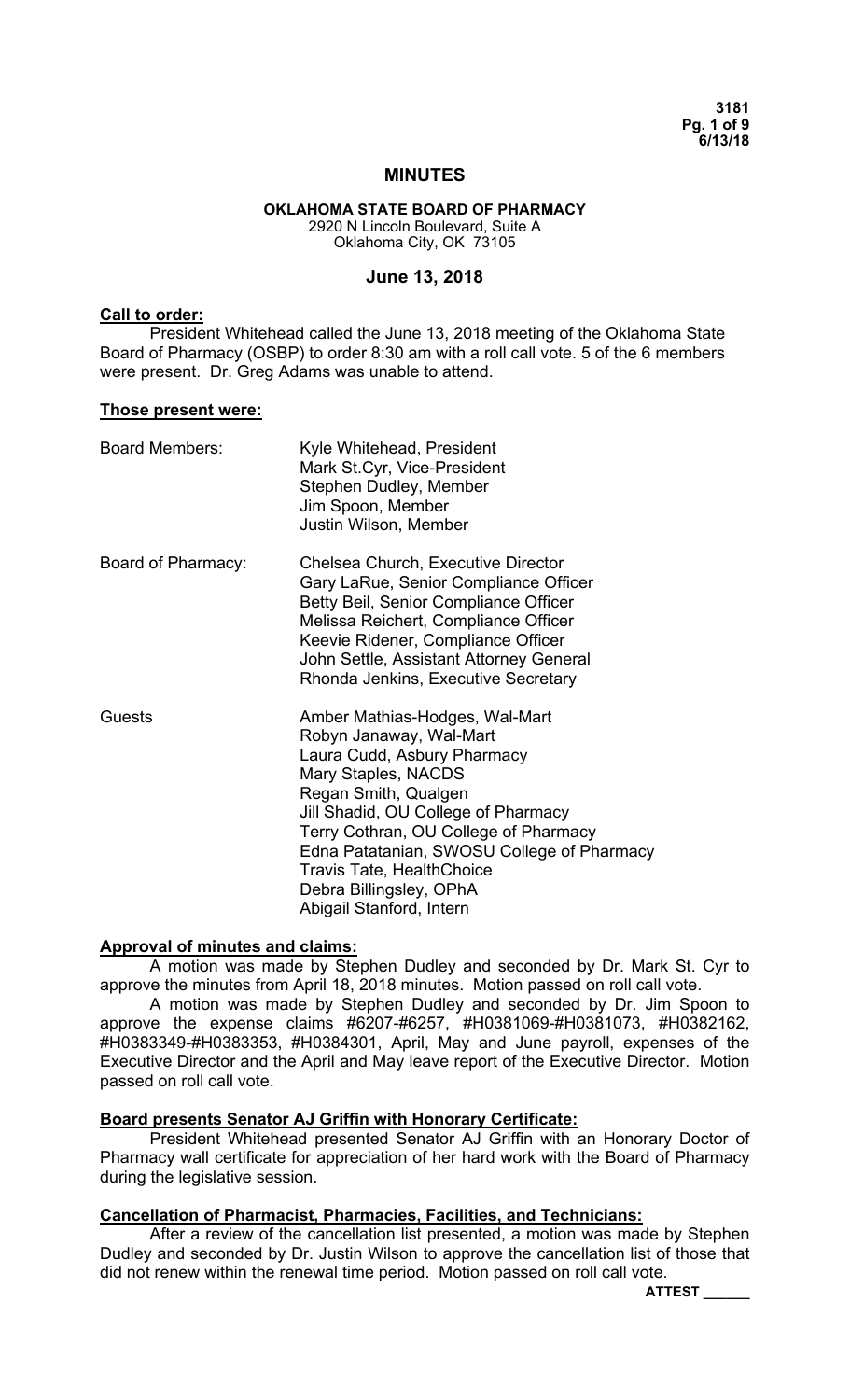### **Board reviews designation of Mission Critical Memberships:**

After a review of the updated list of Board designated Mission Critical Memberships, a motion was made by Dr. Justin Wilson and seconded by Dr. Mark St.Cyr to approve the updated Mission Critical Memberships with the spelling correction to number 15. Motion passed on roll call vote.

#### **Board reviews designation of Mission Critical Travel:**

After a review of the updated list of Board designated Mission Critical Out-of-State Travel, a motion was made by Dr. Justin Wilson and seconded Dr Jim Spoon to approve the updated Mission Critical Out-of-State Travel. Motion passed on roll call vote.

### **Board holds discussion on Medical Marijuana:**

 The Board held a discussion on the topic of Medical Marijuana and what the Board stand would be with it.

Motion was made by Dr. Jim Spoon and seconded by Dr. Justin Wilson to continue to pursue support for the Board of Pharmacy to be a part of the process as long as the funding is supporting. Motion passed on roll call vote with Dr. Mark St. Cyr voting "No".

### **Board sets future Board meetings:**

The Board will schedule more Board dates at the August meeting.

### **Executive Director gives Agency report:**

### **Building Report:**

 Executive Director, Chelsea Church, reported that she has been told that Terracon's report has been received by the litigation attorneys. She noted that environmental monitoring and forensic testing should begin sometime this summer.

# **OSDH Inter-Agency Medical Marijuana Committee:**

The Director reported that she attended the 1<sup>st</sup> meeting on May 22<sup>nd</sup>. She reported that the Department of Health is trying to put together guidelines in preparation of SQ788. The Inter-Agency committee was formed from agencies that will potentially be affected. She reported that the OSDH wanted to invite us to meet with OSDH staff. She reported that they are extremely interested in the Board of Pharmacy being involved with the legislative process. She also stated that she had received a call from the OSDH attorney wanting to meet to discuss the possibility of the Pharmacy Board overseeing the inspection of medical marijuana facilities.

### **Strategic Planning Retreat:**

 Director Church noted that she has been in discussions with a couple of venues in OKC and that she has not had a response yet from OMES about a facilitator. She noted that she is planning on having the retreat in August.

### **OK Commission on Opioid Abuse:**

Director Church reported that the committee met again on May 31<sup>st</sup> at the Capitol. Members were updated on current legislative session and made plans to continue the Commission after Labor Day.

### **Legislative Update:**

 Director Church asked Board lobbyist, Jimmy Durant, to provide an update on the pending issues with legislation.

### **Technician Committee:**

**ATTEST \_\_\_\_\_\_**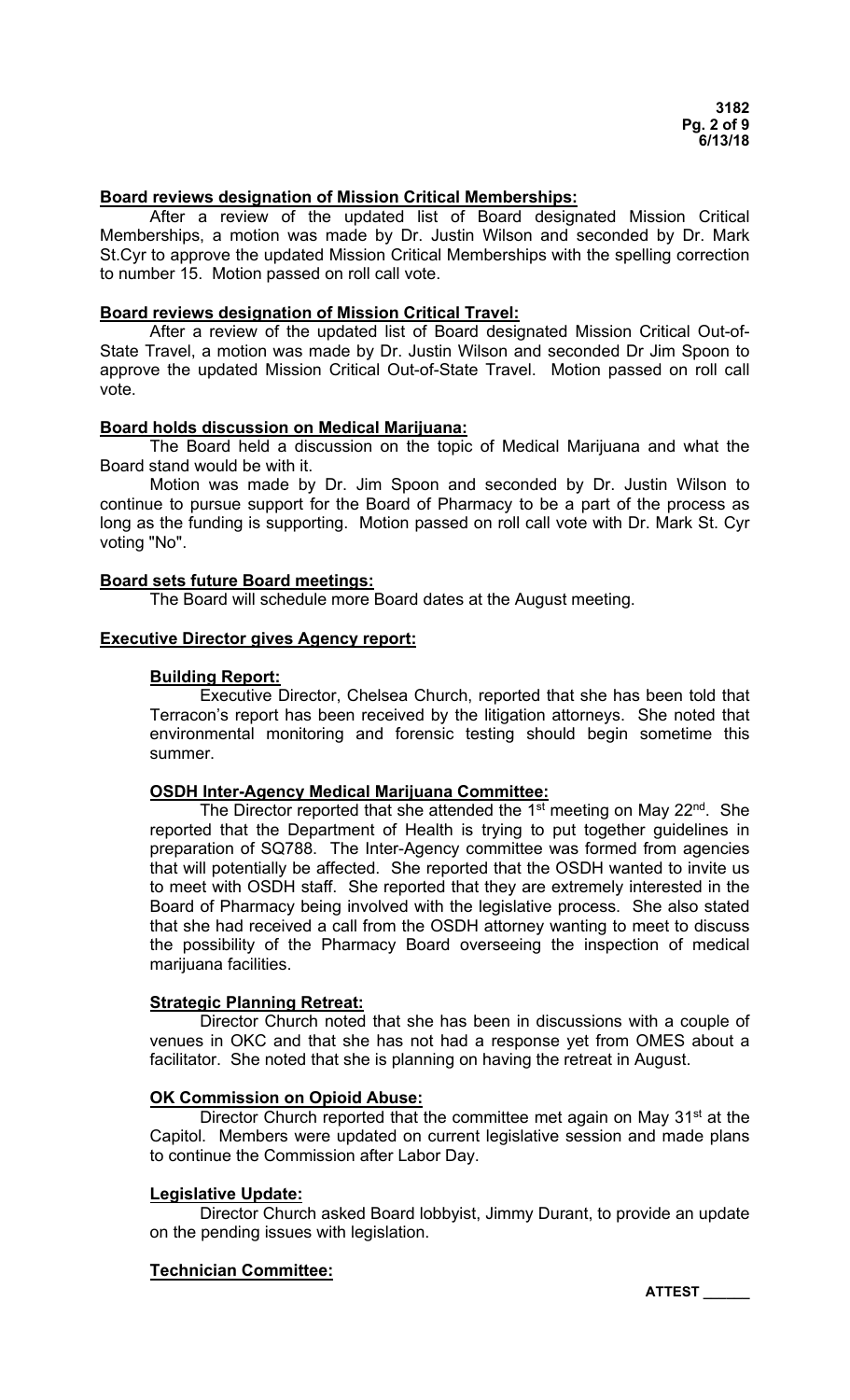Director Church reported that more than 50 pharmacists volunteered for the committee. She stated that there were 10 hospital/drug room/sterile compounders chosen and 10 retail/LTC pharmacists chosen. Derek Dennis of Walgreens is the chair for the retail group and Darin Smith is the chair for the hospital group.

### **NABP Meeting:**

 The Director reported that she, Dr. Justin Wilson, Dr. Greg Adams and Stephen Dudley attended the NABP meeting in Denver Colorado. Dr. Justin Wilson gave a brief update.

### **Mission Critical Meetings:**

 Director Church reminded the Board of the Mission Critical Meetings that are coming up. They are as follows:

OPhA 2018 Unify Conference – July  $27<sup>th</sup>$ -29<sup>th</sup> in Oklahoma City CLEAR's Annual Educational Conference – Sept. 26th-29th in Philadelphia, PA MALTA-GON - October 11<sup>th</sup> -14<sup>th</sup> in Kansas City, MO NABP Districts 6, 7, 8 Meeting – October 14<sup>th</sup>-17<sup>th</sup> in Kansas City, MO NASCSA 2018 Conference – October 30<sup>th</sup>-November 2<sup>nd</sup> in Scottsdale, AZ ASHP Midyear Clinical Meeting - December 2<sup>nd</sup>-6<sup>th</sup>, Anaheim, CA

### **P-4 Students:**

The Director noted that there are students from both the University of Oklahoma and Southwestern Oklahoma State University Colleges of Pharmacy attending the Board meeting. All students will attend a Board meeting during their final year of college.

# **Board interviews Reciprocity applicants:**

 The Board was called to order to interview ten (10) Reciprocity applicants. All applicants had taken and passed the Oklahoma Multi-State Jurisprudence Exam.

### **Reciprocities:**

| <b>Dustin Brownfield</b> | AR. | Jan Jones    | TN.  | Aaron Link        | OH.  |
|--------------------------|-----|--------------|------|-------------------|------|
| <b>Dirk Harris</b>       | IN  | Adam Kersten | NF . | Melanie Malee     | AZ . |
| Joey L. Hart             | FL. | Leslie Lair  |      | KS Benjamin Myatt | AL.  |
| Yuliya Ilyushenko        | AZ. |              |      |                   |      |

### **OSBP vs. Braxton Norman, Technician #21831, Case No. 1520:**

The Board was called to order by President Whitehead to hear the case of Braxton Norman. Mr. Norman was not present. Registration Secretary Rhonda Jenkins, testified the he had been properly notified. Walgreens, Pharmacist in Charge (PIC) Jeremy Logan testified for the Board.

Assistant Attorney General John Settle presented the Board with the Complaint for review. The Board received notification that Mr. Norman had been terminated for testing positive for marijuana.

Motion was made by Dr. Justin Wilson and seconded by Dr. Mark St.Cyr that based on the clear and convincing evidence presented, Mr. Norman be found guilty as charged. Motion passed on roll call vote.

Motion was made by Dr. Justin Wilson and seconded by Dr. Mark St. Cyr that the technician permit of Norman Braxton be revoked. Motion passed on roll call vote.

### **OSBP vs. Alicia P. Seifert, Technician #21022, Case No. 1521:**

The case of Alicia Seifert was continued until the August  $8^{th}$  meeting.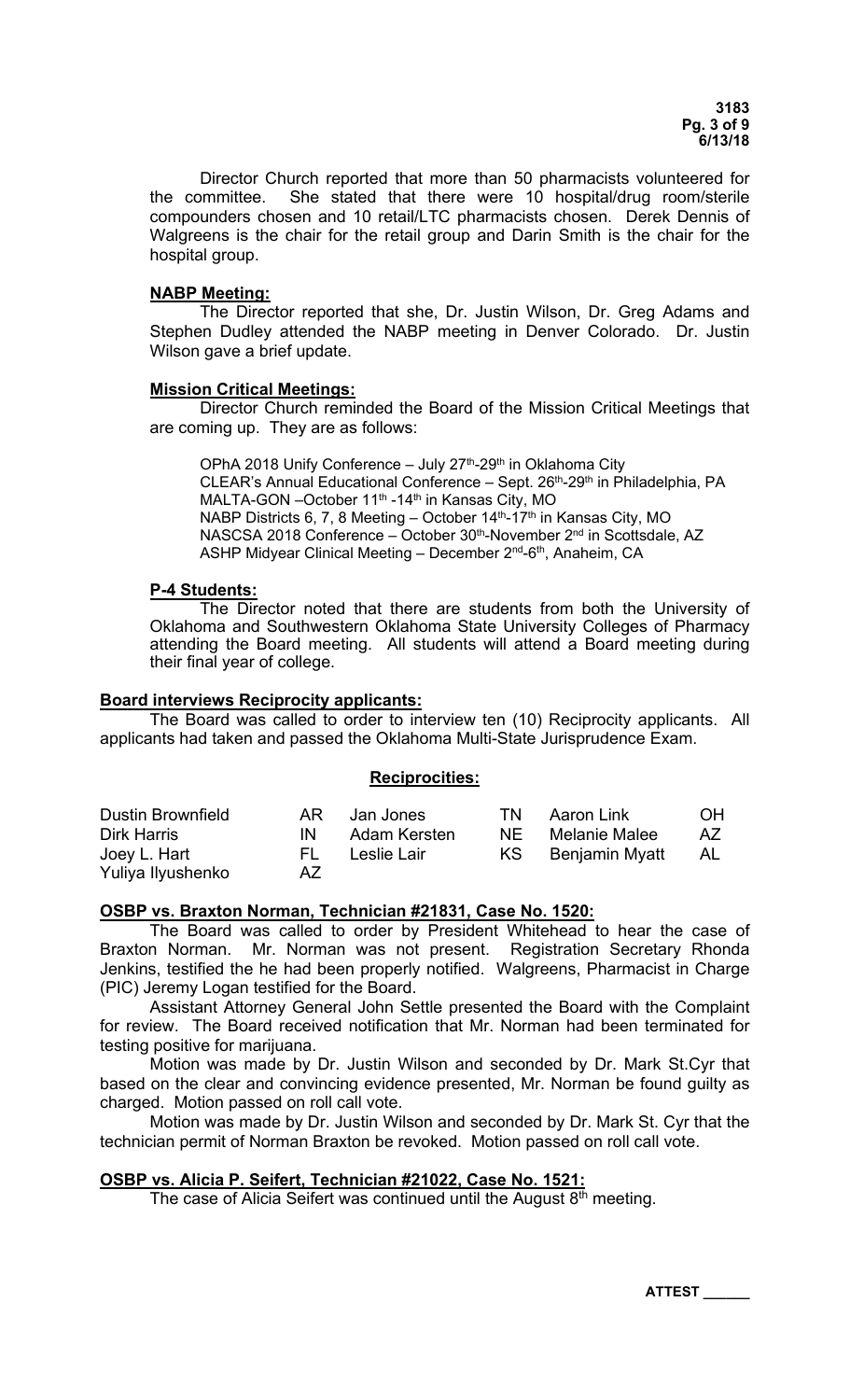### **OSBP vs. Skye Patteson, Technician #14591, Case No. 1527:**

The Board was called to order by President Whitehead to hear the case of Skye Patteson. Ms. Patteson was not present but it was determined that she had been properly notified.

Assistant Attorney General, John Settle presented the Board with the Complaint for review. The Board received notification from Boulevard Pharmacy that Ms. Patteson had been terminated from employment for employee pilferage of Hydrocodone/APAP 7.5mg-325mg.

Mr. Settle then presented the Board with an Agreed Order that had been signed by Ms. Patteson. By signing the Agreed Order, Ms. Patteson admits to guilt on all counts and accepts revocation of her technician permit.

Motion was made by Stephen Dudley and seconded by Dr. Mark St. Cyr to accept the Agreed Order. Motion passed on roll call vote.

### **Sara Lake of Asteres, Inc. appears before the Board to present an educational presentation on ScriptCenter:**

 The Board was called to order by President Whitehead to hear the presentation of Sara Lake of Asteres, Inc. Ms. Lake was accompanied by Ann O'Brien and Daryl Johnson.

 Ms. Lake presented a power point showing ScriptCenter which is a kiosk for pickup of patient specific prescriptions. She explained that prescriptions are filled in a pharmacy and then taken to the kiosk once a day. The patient is then sent a text with an id number and whether counseling is required. The pick-up of the prescription is blocked until counseling has been completed if required. Each pick-up of a prescription is documented with a picture and signature of the person receiving the prescription.

 After the presentation, President Whitehead thanked each representative for coming. Dr. Jim Spoon stated that the Board would take this information under consideration.

# **OSBP vs. Empower Pharmacy #99-7549, Case No. 1510:**

The Board was called to order by President Whitehead to hear the case of Empower Pharmacy. Souchinda Nanthavongdouangsy, PIC and representative for Empower Pharmacy was present with Attorney, Doug Rice.

Assistant Attorney General, John Settle presented the Board with the Complaint for review. Empower Pharmacy neither admits nor denies guilt on all three hundred seventy two (372) counts including compounding a drug preparation that is commercially available in the marketplace or that is essentially a copy of an available FDA-approved drug product.

Mr. Settle presented the Board with an Agreed Order. If the Board accepts the Agreed Order, Empower Pharmacy would agree to pay a fine of \$37,200.00.

Motion was made by Stephen Dudley and seconded by Dr. Mark St. Cyr to accept the Agreed Order. Motion passed on roll call vote with Dr. Jim Spoon voting "No"

### **OSBP vs. Souchinda Nanthavongdouangsy, DPh 15854, Case No. 1509:**

The Board was called to order by President Whitehead to hear the case of Souchinda Nanthavongdouangsy. Ms. Nanthavongdouangsy was present with Attorney, Doug Rice.

Assistant Attorney General, John Settle presented the Board with the Complaint for review. Ms. Nanthavongdouangsy neither admits nor denies guilt on all three hundred seventy two (372) counts including compounding a drug preparation that is commercially available in the marketplace or that is essentially a copy of an available FDA-approved drug product.

Mr. Settle presented the Board with an Agreed Order. If the Board accepts the Agreed Order, Ms. Nanthavongdouangsy would agree to pay a fine of \$6045.00.

Motion was made by Dr. Mark St. Cyr and seconded by Stephen Dudley to accept the Agreed Order. Motion passed on roll call vote.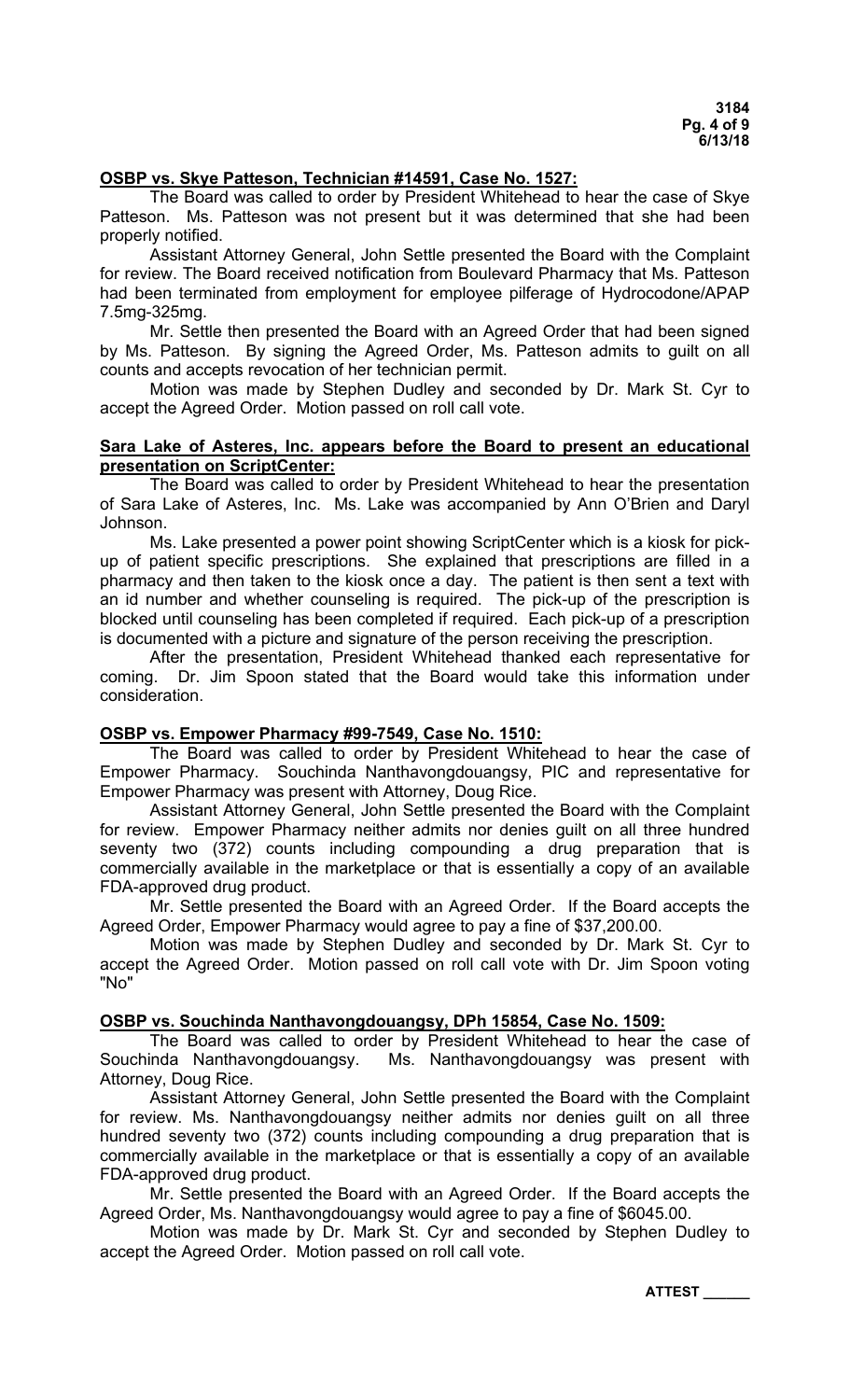### **OSBP vs. Lindy Rowland, DPh 10368, Case No. 1522:**

The Board was called to order by President Whitehead to hear the case of Lindy Rowland. Mr. Rowland was present and chose to appear without Counsel.

Assistant Attorney General, John Settle presented the Board with the Complaint for review. Mr. Rowland was charged with multiple violations of state and federal regulations and rules including incorrect fill or misfill of a prescription or drug order which departs from the standards of care ordinarily exercised by a registrant with proof of actual injury not having to be established is a violation of registrant conduct.

Mr. Settle then presented the Board with an Agreed Order. If the Board accepts the Agreed Order, Mr. Rowland would agree to guilt on all seven (7) counts. Mr. Rowland would agree to pay a fine of \$1,000.00 per count for a total of \$7,000.00 which shall be paid by June 13, 2018. Mr. Rowland would agree to attend a one-day (8 hour) law seminar in addition to the required 15 hours of CE in the calendar year 2018 and 2019 for a total of 23 hours of CE each year. All CE required to renew his license shall be live during the calendar year of 2018 and 2019. Mr. Rowland shall be required to review for errors, all prescriptions filled at the end of each work day and have his prescriptions spot checked by all relief pharmacists as part of an error prevention program.

Motion was made by Dr. Jim Spoon and seconded by Dr. Mark St.Cyr to accept the Agreed Order. Motion passed on roll call vote with Dr. Justin Wilson voting "No".

#### **OSBP vs. Wells Pharmacy Network, #99-6026, Case No. 1506:**

The Board was called to order by President Whitehead to hear the case of Wells Pharmacy Network. Kris Fishman, Senior Vice President of Wells Pharmacy Network was present along with Counsel, Doug Rice.

Assistant Attorney General, John Settle presented the Board with the Complaint for review. Wells Pharmacy Network was charged with multiple violations of state and federal regulations and rules including authorizing any person, firm or business establishment to act for it as a "pick-up station" or intermediary for the purpose of having prescriptions filled or delivered, whether for profit or gratuitously.

Mr. Settle then presented the Board with an Agreed Order. If the Board accepts the Agreed Order, Wells Pharmacy Network would agree to the following: Wells Pharmacy Network admits that if this matter went to a hearing before the Board that there is sufficient evidence for a finding of guilt on seven hundred ninety seven (797) counts. Wells Pharmacy Network would agree to pay a fine of \$75.00 per count on Counts 1-507 for a total of \$38,025.00. They would agree to pay a fine of \$50.00 per count on Counts 508-797 for a total of \$14, 500.00. The total fine \$52,525.00 is due on June 13, 2018. They would agree that as of June 13, 2018, to not compound a drug product that is commercially available within the marketplace or that is essentially a copy of an available FDA-approved drug product, for delivery to any Oklahoma residents or entities located in Oklahoma except pursuant to the provisions of OAC 535:15-10-8(h)(1) and (2). The Board shall not pursue an administrative complaint or other disciplinary action against Wells Pharmacy Network for any alleged violations arising out the actions or conduct set forth in the Agreed Order which predates the date of the approval of the Agreed Order unless the Respondent violates the order or commits any other violation of the Oklahoma Pharmacy Act or Board rules.

Motion was made by Stephen Dudley and seconded by Dr. Justin Wilson to accept the Agreed Order. Motion passed on roll call vote with Dr. Jim Spoon voting "No".

### **Wells Pharmacy Network, LLC in Dyersburg, TN appears before the Board:**

The Board was called to order by President Whitehead to hear the request of Wells Pharmacy Network, LLC in Dyersburg, TN. Kris Fishman, Senior Vice President of Wells Pharmacy Network was present as representative along with Counsel, Doug Rice.

After a brief discussion of the audits and inspections that have taken place over the last few months, a motion was made by Dr. Justin Wilson and seconded by Stephen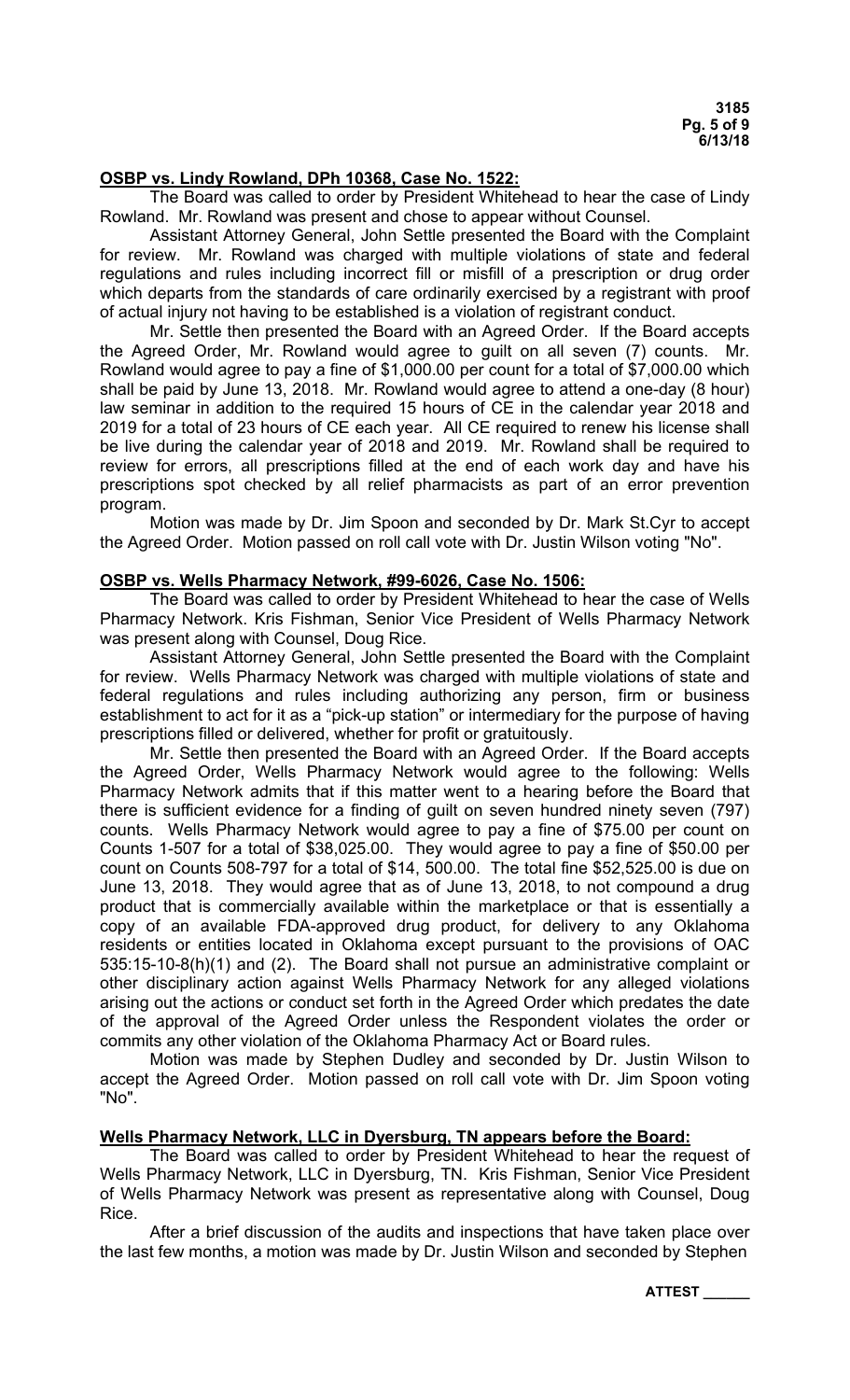Dudley to table their request until the FDA report is received. Motion passed on roll call vote.

### **Board recessed for lunch**

### **Gary Young, D.Ph. #8360 request to appear before the Board:**

 The Board was called to order by President Whitehead to hear the request of Gary Young. Mr. Young appeared before the Board to explain why he did not appear at his Board hearing.

 After a discussion with Mr. Young, Board member Stephen Dudley explained to him that he would need to put in writing exactly what he wants to present and then reschedule for a formal statement and request before the Board.

### **OSBP vs. Tom Hill, DPh 11099, Case No. 1519:**

The Board was called to order by President Whitehead to hear the case of Tom Hill. Mr. Hill was present and chose to appear without Counsel.

Assistant Attorney General, John Settle presented the Board with a Complaint for review. Mr. Hill was charged with multiple violations of state and federal regulations and rules including the health and safety of patients being a registrant's first consideration.

Mr. Settle then presented the Board with an Agreed Order. If the Board accepts the Agreed Order, Mr. Hill would agree to the following: Mr. Hill admits to guilt on all nine (9) counts. His license is suspended for ten (10) years and immediately placed on probation for ten (10) years until June 13, 2028. Mr. Hill is to remain compliant with all terms of his then (10) year "Recovering Monitoring Agreement" with Oklahoma Pharmacists Helping Pharmacists (OPHP) and must notify all future employers of his contract. After June 30, 2023, Mr. Hill may petition the Board and request the suspension be stayed and probation be lifted. Granting probation may be at the Board's discretion upon Mr. Hill showing compliance with his OPHP contract and practicing would not put the public at risk. During probation, the Board may add to or modify any conditions or the probation that the Board determines necessary to protect the public. Termination of Mr. Hill's OPHP contract is cause for immediate suspension of his license and to require an appearance before the Board to show evidence that he has entered into and is compliant with all conditions of a "Recovery Monitoring Agreement" and that he has a "Fit for Duty" evaluation. Mr. Hill would agree to attend a one-day (8 hour) law seminar in addition to the required 15 hours of CE in the calendar year 2018 and 2019 for a total of 23 hours of CE each year. All CE required to renew his license shall be live during the calendar year of 2018 and 2019.

Motion was made by Stephen Dudley and seconded by Dr. Jim Spoon to accept the Agreed Order. Motion passed on roll call vote.

## **OSBP vs. Wal-Mart Pharmacy, 10-0113 #18-5060, Case No. 1524:**

The Board was called to order by President Whitehead to hear the case of Wal-Mart Pharmacy. Debbie Mack, Shelly Tustison and Robyn Janaway appeared as representatives for Wal-Mart Pharmacy and chose to appear without Counsel.

 Assistant Attorney General, John Settle presented the Board with a Complaint for review. Wal-Mart Pharmacy was charged with multiple violations of state and federal regulations and rules including failing to establish and maintain effective controls against the diversion of prescription drugs into other than legitimate medical, scientific or industrial channels as provided by federal, state or local law or rules.

Mr. Settle then presented the Board with an Agreed Order. If the Board accepts the Agreed Order, Wal-Mart would agree to the following: Wal-Mart Pharmacy neither admits nor denies guilt on Counts I-V. The Pharmacy agrees to pay a fine of \$3,000.00 per count for a total of \$15,000.00 which is due on June 13, 2018.

Motion was made by Stephen Dudley and seconded by Dr. Mark St. Cyr to accept the Agreed Order. Motion passed on roll call vote.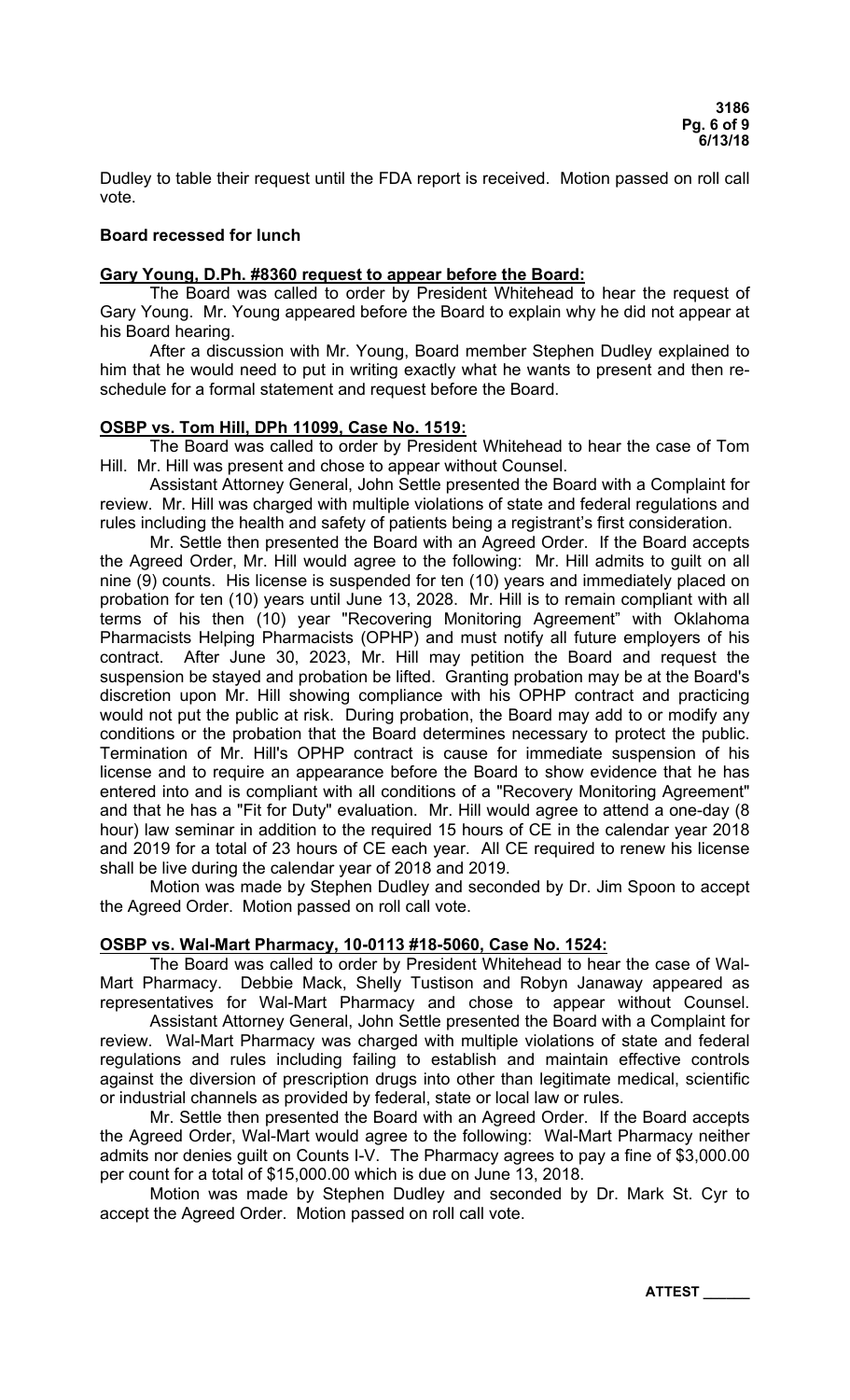### **OSBP vs. Affordable Pharmacy #1-7848, Case No. 1525:**

The Board was called to order by President Whitehead to hear the case of Affordable Pharmacy. Irene Nguyen, owner and PIC was present and chose to appear without Counsel.

Assistant Attorney General, John Settle presented the Board with a Complaint for review. Affordable Pharmacy was charged with multiple violations of state and federal regulations and rules including conducting business in conformity with all federal, state or municipal laws at all times.

Mr. Settle then presented the Board with an Agreed Order. If the Board accepts the Agreed Order, Affordable Pharmacy would agree to the following: Affordable Pharmacy admits to guilt on all four (4) counts. The pharmacy agrees to pay of \$250.00 on Counts I-III for a total of \$750.00 and a fine of \$1,000.00 on Count IV for a total fine of \$1,750.00 which is due on June 13, 2018.

Motion was made by Dr. Jim Spoon and seconded by Stephen Dudley to accept the Agreed Order. Motion passed on roll call vote.

### **OSBP vs. Irene This Nguyen, DPh. #13478, Case No. 1526:**

The Board was called to order by President Whitehead to hear the case of Irene Thi Nguyen. Ms. Nguyen was present and chose to appear without Counsel.

Assistant Attorney General, John Settle presented the Board with a Complaint for review. Ms. Nguyen was charged with multiple violations of state and federal regulations and rules including as PIC being responsible for all aspects of the operation related to the practice of pharmacy which include proper record keeping system for the purchase, sale, deliver, possession, storage and safekeeping of drugs.

Mr. Settle then presented the Board with an Agreed Order. If the Board accepts the Agreed Order, Ms. Nguyen would agree to the following: Ms. Nguyen admits to guilt on all four (4) counts. She would agree to pay a fine of \$250.00 per count on Counts I, III and IV for a total of \$750.00 and \$1,000.00 on Count II for a total fine of \$1750.00 which is due on August 15, 2018. Ms. Nguyen would agree to attend a one-day (8 hour) law seminar in addition to the required 15 hours of CE in the calendar year 2018 and 2019 for a total of 23 hours of CE each year. All CE required to renew her license shall be live during the calendar year of 2019 and 2020.

Motion was made by Stephen Dudley and seconded by Dr. Mark St. Cyr to accept the Agreed Order. Motion passed on roll call vote.

### **OSBP vs. R & S Drug #3 #13-7787, Case No. 1529:**

The Board was called to order by President Whitehead to hear the case of R & S Drug #3. PIC, Lisa Ledford and owner Leslee Kern were present and chose to appear without Counsel.

Assistant Attorney General, John Settle presented the Board with a Complaint for review. R & S Pharmacy was charged with multiple violations of state and federal regulations and rules including failing to establish and maintain effective controls against diversion of prescription drugs and/or controlled dangerous drugs into other than legitimate medical, scientific or industrial channels as provided by federal, state or local law or rules.

Mr. Settle then presented the Board with an Agreed Order. If the Board accepts the Agreed Order, R & S Drug #3 will agree to the following: R & S Drug #3 admits to guilt on all five (5) counts. The pharmacy agrees to pay a fine of \$2,400.00 on each count for a total of \$12,000.00 which is due on June 13, 2018.

Motion was made by Dr. Justin Wilson and seconded by Stephen Dudley to accept the Agreed Order. Motion passed on roll call vote.

#### **OSBP vs. Lisa Rene Ledford, DPh. #11103, Case No. 1528:**

The Board was called to order by President Whitehead to hear the case of Lisa Rene Ledford. Ms. Ledford was present with owner, Leslee Kern and chose to appear without Counsel.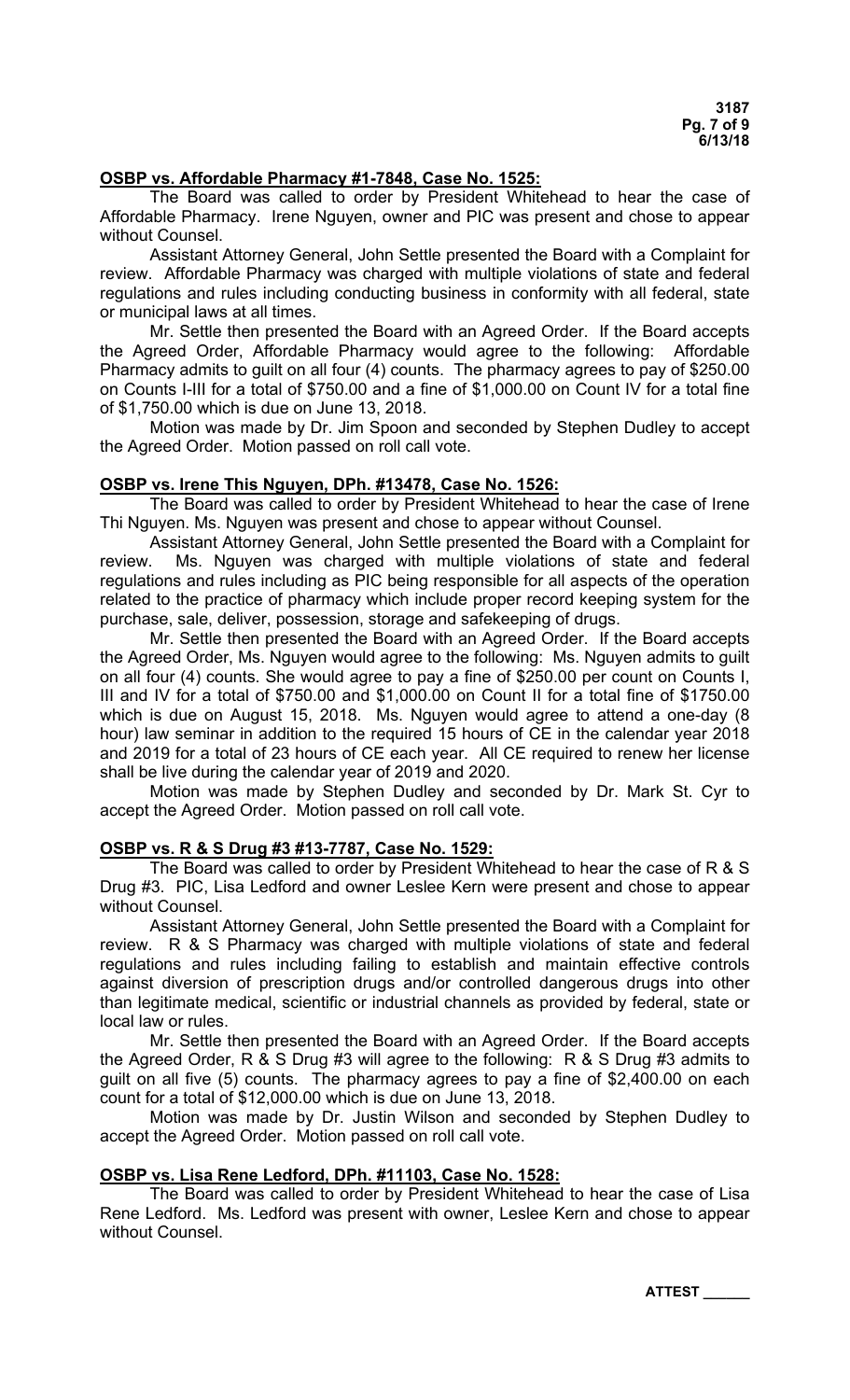Assistant Attorney General, John Settle presented the Board with a Complaint for review. Ms. Ledford was charged with multiple violations of state and federal regulations and rules including failing to guard against diversion.

Mr. Settle then presented the Board with an Agreed Order. If the Board accepts the Agreed Order, Ms. Ledford would agree to the following: Ms. Ledford admits to guilt on all five (5) counts. She would agree to pay a fine of \$1,200.00 per count for a total of \$6,000.00 which is due on June 13, 2018. Ms. Ledford would agree to attend a one-day (8 hour) law seminar in addition to the required 15 hours of CE in the calendar years 2018 and 2019 for a total of 23 hours of CE each year. All CE required to renew her license shall be live during the calendar year of 2018 and 2019.

Motion was made by Stephen Dudley and seconded by Dr. Mark St. Cyr to accept the Agreed Order. Motion passed on roll call vote.

### **OSBP vs. Valimohammed Panara, DPh. #16396, Case No. 1531:**

The Board was called to order by President Whitehead to hear the case of Valimohammed Panara. Mr. Panara was present with Attorney, Neel Natarajan.

Assistant Attorney General, John Settle presented the Board with a Complaint for review. Mr. Panara was charged with multiple violations of state and federal regulations and rules including only a pharmacist being responsible for control and distribution of all drugs.

Mr. Settle then presented the Board with an Agreed Order. If the Board accepts the Agreed Order, Mr. Panara would agree to the following: Mr. Panara neither admits nor denies guilt on all six (6) counts. He would agree to pay a fine of \$3000.00 per count for a total of \$18,000.00 which is due on June 13, 2018. Mr. Panara would agree to probation of his license for two (2) years. He would also agree to attend a one-day (8 hour) law seminar in addition to the required 15 hours of CE in the calendar year 2018 and 2019 for a total of 23 hours of CE each year. During the entire term of his probation, all CE required to renew his license shall be live during the calendar year of 2018 and 2019.

Motion was made by Dr. Jim Spoon and seconded by Stephen Dudley to accept the Agreed Order. Motion passed on roll call vote.

### **Board discusses confidential communications between the Board and Assistant Attorneys General concerning pending investigation and claims regarding water intrusion problems with the Board of Pharmacy Building:**

 Motion was made by Dr. Jim Spoon and seconded by Stephen Dudley to go into Executive Session. Motion passed on roll call vote.

 Motion was made by Stephen Dudley and seconded by Dr. Justin Wilson to return from Executive Session. Motion passed on roll call vote.

 Motion was made by Dr. Mark St.Cyr and seconded by Stephen Dudley to pursue litigation for the issues with the Board of Pharmacy building. Motion passed on roll call vote.

# **Board discusses Blanchard Drug request:**

 Motion was made by Dr. Mark St. Cyr and seconded by Dr. Justin Wilson to go into Executive Session. Motion passed on roll call vote with Dr. Jim Spoon voting "No".

 Motion was made by Dr. Jim Spoon and seconded by Dr. Justin Wilson to return from Executive Session. Motion passed on roll call vote.

 The Board held a brief discussion on the letter sent in by Blanchard Drug. The Board agreed that because the Attorney General Opinion was approved, they would not take any action on the letter. The Board suggested that if they would like to come and present, they have that option.

### **Board discusses Board Director evaluation and staff salaries:**

 Motion was made by Stephen Dudley and seconded by Dr. Mark St.Cyr to go into Executive Session. Motion passed on roll call vote.

 Motion was made by Stephen Dudley and seconded by Dr. Jim Spoon to return from Executive Session. Motion passed on roll call vote.